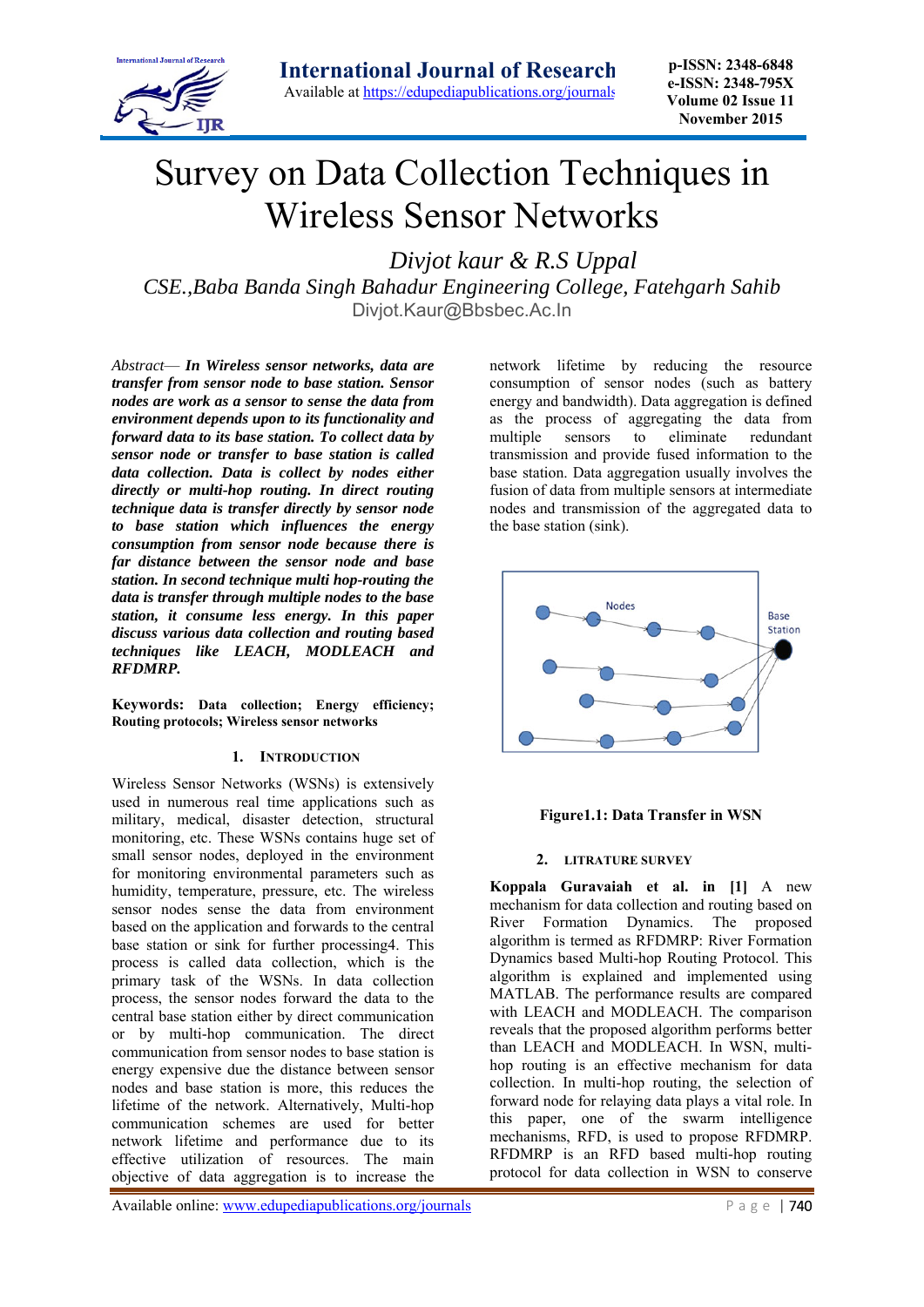

energy and expand the network lifetime. In RFDMRP, RFD considers the hop count value and residual energy as parameters for forward node selection. Finally, proposed work was compared with LEACH and MODLEACH by considering the performance metrics such as network lifetime and energy consumption. From the results, it is observed that RFDMRP performs better than the existing algorithms.

**R. Elankavi et al. in [2**] wireless sensor network (WSN) is made up of several autonomous spatially distributed sensor nodes that can be used to sense information about the physical or environmental conditions like pressure and temperature etc. and to cooperatively pass their data to the destination location through the network. Wireless sensor nodes are energy constrained and efficient techniques have to be employed while collecting data to maximize network lifetime. Energy is expended in two ways; in sensing the data and in sending the data to sink. Focuses on data collection and discusses about several ways in which data can be sent to the sink.

**Yi Wang et al. in [3]** Data collection is one of the main research topics of wireless sensor networks in recent years, and, data collection research outside users through wireless sensor networks to collect perception data from the monitoring area. Formal concept analysis is a data analysis tool, especially for investigation and treatment can be given information to discover important information hidden in the data behind. In addition to these commonalities, each specific application, there are some differences, such as the requirement of realtime, fault tolerance, data acquisition frequency. This paper proposes the data collection methods in Wireless Sensor Networks based on formal concept analysis. Experiments show that the proposed FCA-based data collection algorithm in WSN more effective than the traditional algorithm.

**Shivendra Dubey et al. in[4]** The challenges in wireless sensor network (WSN) are detecting the relevant quantities, controlling and merging the data, allocating and estimating the information, formulating significant user displays, and performing decision-making etc. Existing work had the intention of reducing the completion time of converge cast. Data collection is one of the most important operations of wireless sensor networks. Various data collection techniques designed for sensor networks and many practical applications require the real-time data transmission, such as controlling, tracking, etc. represent a survey of data gathering techniques to get the increasing capacity, routing protocols along with algorithms proposed

for remote wireless sensor networks. We find, these schemes usually try to discover the least amount energy path to optimize energy usage at a node. Our goal is to provide a better understanding of the current research issues in this field. We also try to investigate of its various designing constraints and the use of certain tools to meet the design objectives.

**Sumit Chaudhary et al. in[5]** Wireless sensor networks (WSN) have been invoked the monitoring of remote physical environment and are used for a wide range of applications ranging from defense personnel to many scientific research, statistical application, disaster area and War Zone. These networks are constraint with energy, memory and computing power enhance efficient techniques are needed for data aggregation, data collection, query processing, decision making and routing in sensor networks. The problem encountered in the recent past was of the more battery power consumption as activity increases; need more efficient data aggregation and collection techniques with right decision making capabilities. proposed the efficient and effective architecture and mechanism of energy efficient techniques for data aggregation and collection in WSN using principles like global weight calculation of nodes, data collection for cluster head and data aggregation techniques using data cube aggregation. the improved technology for energy efficient techniques for data aggregation and collection in WSN. The paper provides the accurate usage of battery and low power consumption so that the user can send multiple messages in limited resources. The parameters that are used manage the cluster head generation, and the node selection methods so that the message can be easily transferred under such circumstances with right decision using principles like global weight calculation of nodes, data collection for cluster head and data aggregation techniques using data cube aggregation.

**S.H. Ahmed et al. in [6] energy efficient protocols** are categorized into two types (i) heterogeneity based energy efficient routing protocols and (ii) chain based energy efficient routing protocols. Comparisons of various energy efficient routing protocols are specified here with open issues. A systematic and comprehensive taxonomy of various energy aware schemes are discussed in depth. This chapter is focused on various energy conservation schemes and hence, discussion of various routing protocols gives the readers a new insight. An increasing interest towards sparse network architecture can be noticed but such network can be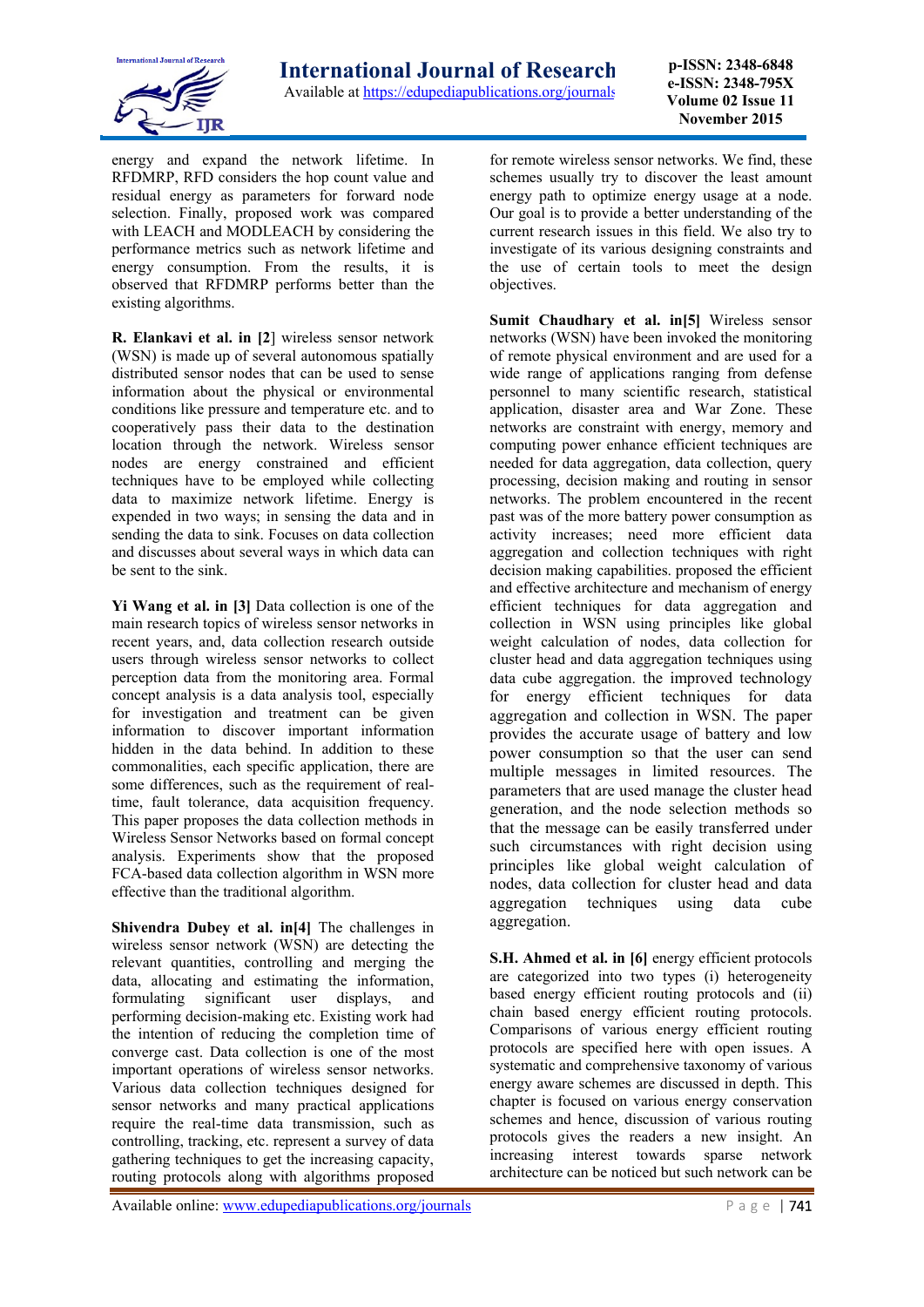

useful only if the advantages of mobility are exploited. The dependence and complexity upon the collaborative efforts of WSN require use of energy efficient protocols through which connectivity of the network can be maintained. New protocols are required to improve network lifetime, delay and network connectivity.

**Feng Wang et al. in [7]** Wireless sensor networks (WSNs) have been applied to many applications since emerging. Among them, one of the most important applications is Sensor Data Collections, where sensed data are collected at all or some of the sensor nodes and forwarded to a central base station for further processing. A survey on recent advances in this research area. We first highlight the special features of sensor data collection in WSNs, by comparing with both wired sensor data collection network and other WSN applications. With these features in mind, we then discuss the issues and prior solutions on the utilizations of WSNs for sensor data collection. Based on different focuses of previous research works, we describe the basic taxonomy and propose to break down the networked wireless sensor data collection into three major stages, namely, the deployment stage, the control message dissemination stage and the data delivery stage. low duty-cycle is considered as an effective way to extend the network lifetime of a WSN, yet an interesting topic is to explore how its utilization in networked wireless sensor data collection interacts with other design issues; and another direction is to further optimize the system performance by combining the designs of the deployment, data delivery and control message dissemination stages together.

**Mohammad Hossein Anisi et al. in [8]** Wireless Sensor Networks (WSNs) are usually selforganized wireless ad hoc networks comprising of a large number of resource constrained sensor nodes. One of the most important tasks of these sensor nodes is systematic collection of data and transmits gathered data to a distant base station (BS). Hence network life- time becomes an important parameter for efficient design of data gathering schemes for sensor networks, cluster and tree structures for data gathering. Proposed energyefficient mechanism, the most appropriates hops for data forwarding will be selected and the lifetime of the whole network will be maximized. The simulation results show that by using the proposed approach, the lifetime and the throughput of the network will be increased. there are three factors which enable the nodes to choose an appropriate parent in term of energy. These factors are distance,

residual energy and data correlation. With the suggested mechanism, the remaining energy of the nodes will be increased and the life time of the whole network will be increased, too.

**Chetan Agrawal et al. in [9]** The challenges in wireless sensor network (WSN) are detecting the relevant quantities, controlling and merging the data, allocating and estimating the information, formulating significant user displays, and performing decision-making etc. Existing work had the intention of reducing the completion time of converge cast. Data collection is one of the most important operations of wireless sensor networks. Various data collection techniques designed for sensor networks and many practical applications require the real-time data transmission, such as controlling, tracking, etc The flexibility, fault tolerance, low-cost and quick development characteristics of wireless sensor networks creates many latest and exciting application areas for remote sensing. In further, this broad choice of application areas will construct wireless sensor networks an integral part of our lives.Various data collection methods and routing protocols in Wireless Sensor Network. Many schemes are more efficient in terms of eliminating interference but to achieve power consumption, Qos, fault tolerances, scalability, estimated cost, hardware, topology change, power consumption, fast data transfer etc some different new wireless ad hoc networking techniques are required.

**Neethu M. Nair et al. in [10]** Data collection is the most important problem in wireless sensor networks. Main goal of data collection is to collect large amount of data and to reduce the data loss due to less memory capacity of sensor nodes. Effective data collection techniques can improve the performance of sensor networks. Many researchers have been proposed various methods to collect data in sensor networks. Describes a survey on data collection in wireless sensor networks. Classifieds the methods into three different categories. First, data collection using static sink approach, then data collection using mobile sensor nodes, finally data collection using mobility based approach, this method is again classified into two groups, and they are data collection using single mobile sinks and data collection using multiple mobile agents. Advantages and disadvantages of each method are also studied and we made the comparison of each method with different constraints such as amount of collected packets, energy efficiency, network lifetime, etc.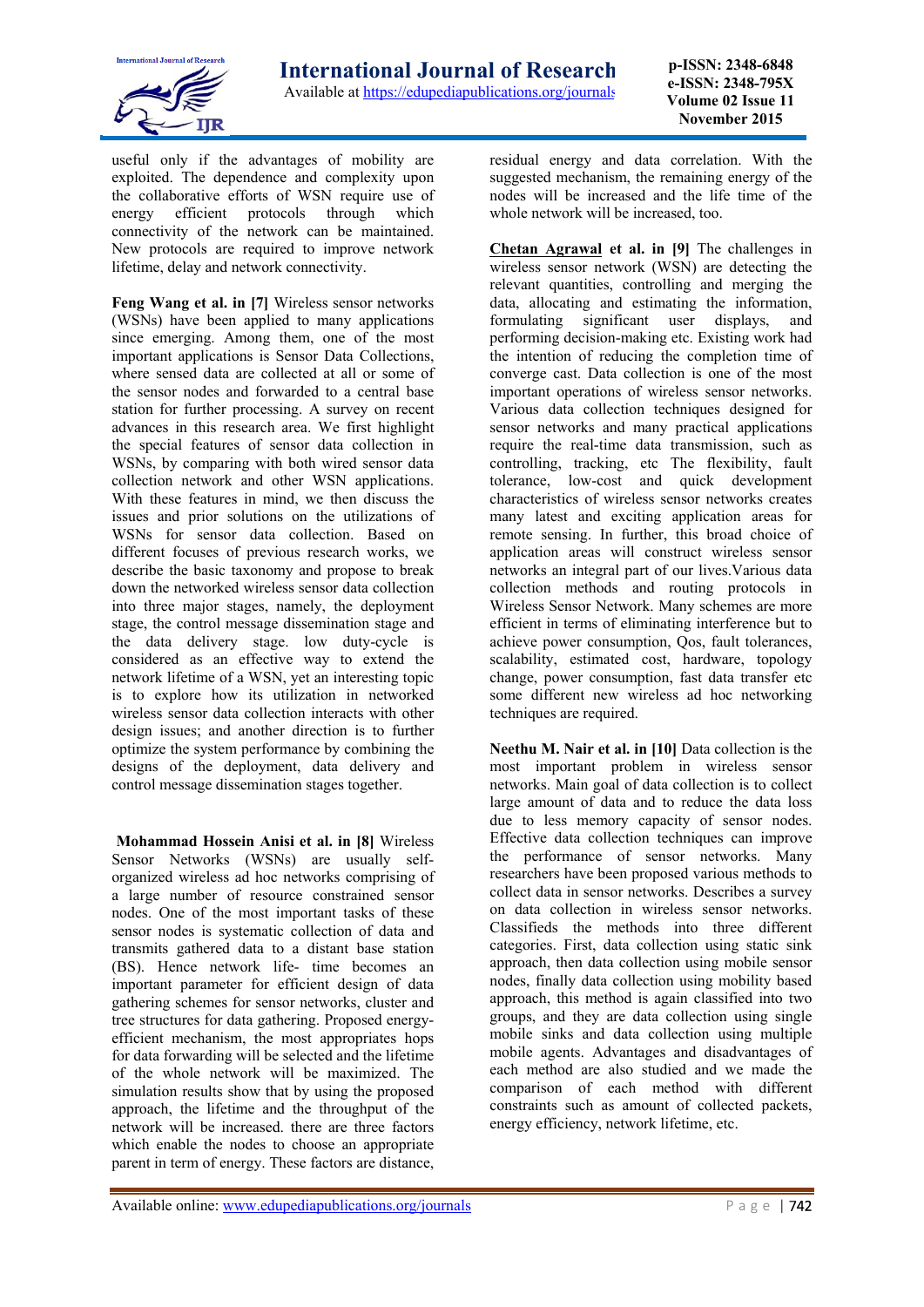

## **3. VARIOUS DATA TECHNIQUES IN WSN**

The primary design goals of traditional wireless networks is to provide high service quality and efficient bandwidth utilization, followed by considering energy conservation; the primary design goals of sensor networks is the efficient use of energy, which is the sensor networks and traditional networks one of the most important distinction. The data collection protocol is the routing layer protocols, research and sensor nodes how the data transmitted to the base station. Sensor node's energy consumption is mainly concentrated in the communications equipment, including transmission of data, receive data, and the listener; the routing nodes consume more energy than in non-routing node [2]. Effective data collection protocol can make the data collection process used to transmit data, receive data , and listen for the energy minimization. Various Techniques are used to collect data in wireless sensor network .we can discuss LEACH, MODLEACH and RFDMRP techniques.



**Figure1.2: Data Collection Technique**

## **3.1 LEACH(Low-Energy Adaptive Clustering Hiera- rchy)**

The LEACH (Low-Energy Adaptive Clustering Hierarchy) protocol uses a random approach for distributing energy consumption among the nodes. In this approach, the nodes organize themselves as local clusters and one node roles as a local base station or a cluster head. If the cluster heads can be selected base on a priority permanently and they also can be permanent in the whole life time of system, it is obvious that the bad luck nodes which are selected as the cluster heads will be died soon and the life of all the nodes in their cluster will be finished. Thus, LEACH chooses the cluster head among the nodes which have enough energy randomly. This can prevent the discharging of the battery of a special node. In addition, LEACH uses local data fusion for compressing the data which

should be sent from cluster heads to the base station. FTEP is a dynamic and distributed CH election algorithm based upon two level clustering schemes. If energy level of current CH falls below a threshold value or any CH fails to communicate with cluster members then election process is started which is based on residual energy of sensor nodes. In EEMC (An Energy Efficient Multi Level Clustering), CHs at each level are elected on the basis of probability function which takes into consideration the residual energy as well as distance factor very efficiently. In this scheme whole information is sent and received by sink node for cluster formation .To reduce the total energy consumption for data transmission between the source node and the sink node, a different virtual grid structure instead of virtual grid in GGR is constructed. The idea is to construct the virtual grid structure based on the square Steiner trees.

## **3.2 MODLEACH(Modified LEACH)**

Wireless sensor network's routing protocol "LEACH "as modified LEACH (MODLEACH) by introducing efficient cluster head replacement scheme and dual transmitting power levels. Our modified LEACH, in comparison with LEACH out performs it using metrics of cluster head formation, through put and network life. Afterwards, hard and soft thresholds are implemented on modified LEACH (MODLEACH) that boasts the performance even more. MODLEACH, a new variant of LEACH that can further be utilized in other clustering routing protocols for better efficiency. MODLEACH tends to minimize network energy consumption by efficient cluster head replacement after very first round and dual transmitting power levels for intra cluster and cluster head to base station communication. In MODLEACH, a cluster head will only be replaced when its energy falls below certain threshold minimizing routing load of protocol. Hence, cluster head replacement procedure involves residual energy of cluster head at the start of each round. Further, soft and hard thresholds are implemented on MODLEACH to give a comparison on performances of these protocols considering throughput and energy utilization.

## **3.3 RFDMRP(River Formulation Dynamics based Multi-Hop Routing Protocol)**

RFDMRP is one of the heuristic optimization method and a subset topic of swarm intelligence. RFDMRP is based on replicating the concept of how water drops combine to form rivers and rivers in turn combine to join the Sea by selecting the shortest path based on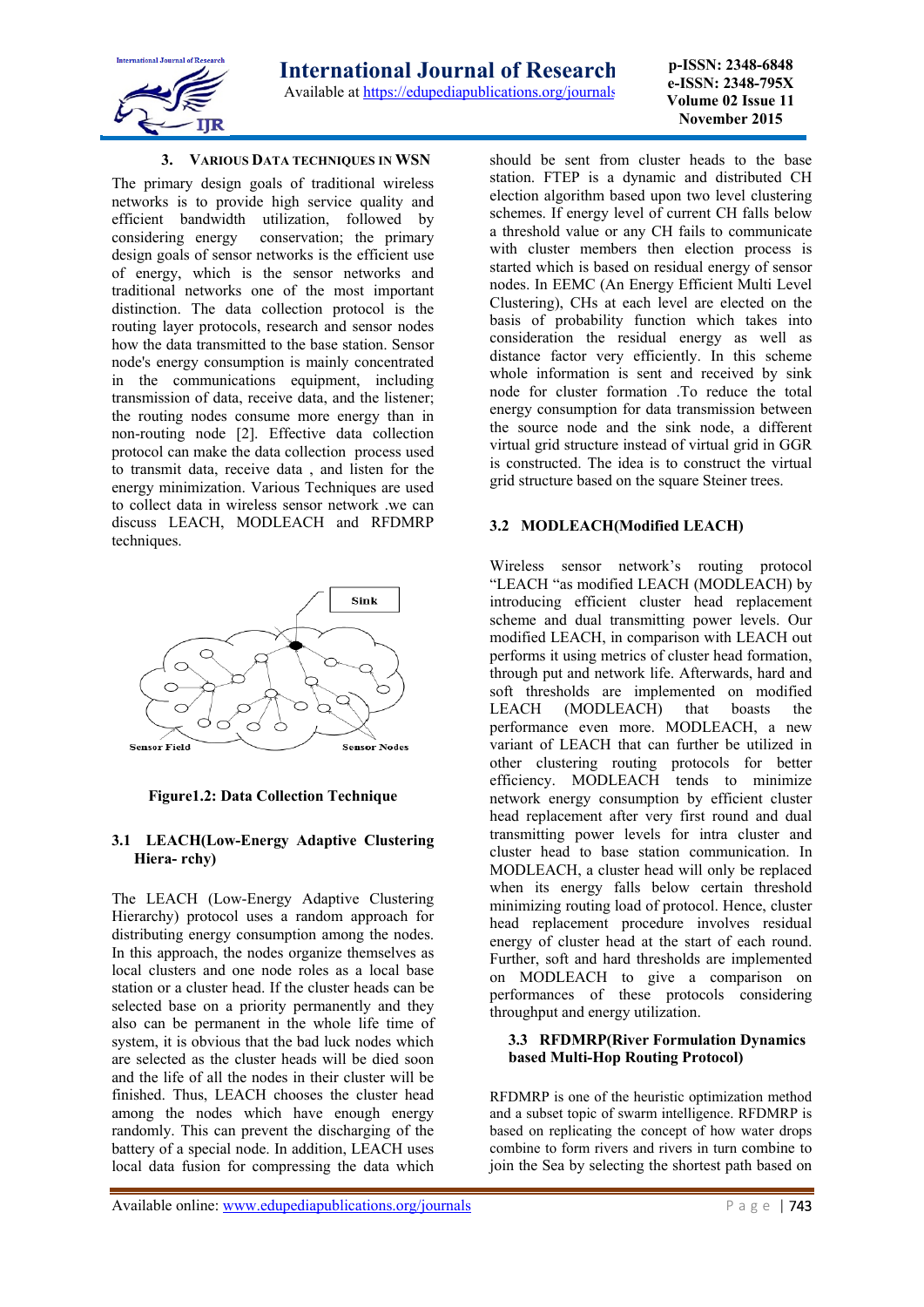

Available at https://edupediapublications.org/journals

| Protocol        | <b>Classification</b>         | Data<br><b>Collection</b> | Energy<br>Efficient | Failure<br>Recovery | Network Type  |
|-----------------|-------------------------------|---------------------------|---------------------|---------------------|---------------|
| <b>LEACH</b>    | Hierarchical<br>cluster based | Yes                       | Average             | No                  | Homogenous    |
| <b>MODLEACH</b> | Multi-Hop                     | Yes                       | Good                | N <sub>0</sub>      | Homogenous    |
| <b>RFDMRP</b>   | Multi-Hop                     | Yes                       | Very<br>Good        | Yes                 | Heterogeneous |

altitudes of the land through which they flow. In the process of river formation, the water drops are always flowing from higher altitude position to lower altitude positions. Since, the slope of the two positions is more, then the water flowing from higher positions to lower positions erode and carry the eroded soil to be deposited in the lower positions. By this deposit the altitude of the lower position get increased. Also shortest path is formed from higher to lower position. The process of RFDMRP mainly consist of two stages viz., Initialization stage and River formation stage11. In initialization stage, three different positions (called water drop generating positions or Source (S), intermediate positions (I), and destination (D) or sea) are initialized. All these positions are represented with different altitude value (S and I are represented with positive altitude values and D is represented with Zero). The water drop generating positions always generates water drops. The intermediate positions receives the water drops from source and forward towards the Sea. In river formation stage, the river is created between drop generating positions and Sea using the iterative process having the functions select−Forward−Position(),move−Drops(),

erode−Path(), and add−Sediments(). The iterative process is repeated until either all drops follow the same path or satisfying the other ending conditions such as limited number of iterations, limited execution time.

#### **4. COMPARATIVE ANALYTICAL TABLE FOR MULTI-HOP ENERGY EFFICIENT PROTOCO**

In Table 1, we can clearly observe difference in the parametric values of all the energy efficient protocols. All protocols have different measures. As LEACH, MOD LEACH etc. are less scalable as compared to RFDMRP etc. protocol. Due to load balancing few protocols are more energy efficient than other protocols. Focusing the energy parameter develops these protocols. In this chapter, we have surveyed the many approaches to energy conservation techniques in wireless sensor networks. Main objective is to discuss the comprehensive and systematic categorization of the solutions proposed in the literature.

**TABLE 1 Compare by Performance** 

## **5. ACKNOWLEDGMENT**

A large number of energy efficient protocols have been proposed in recent past. Still there is lot of work to be done and research is continued. We have stressed on many approaches, like data driven and mobility based ideas. Final observations can be drawn on the basis of different techniques of energy management. An increasing interest towards sparse network architecture can be noticed but such network can be useful only if the advantages of mobility are exploited. The dependence and complexity upon the collaborative efforts of WSN require use of energy efficient protocols through which connectivity of the network can be maintained. New protocols are required to improve network lifetime, delay and network connectivity.

#### **REFERENCES**

- [1] Koppal Guravaia and R.Leela Velusamy,"RFDMRP:River Formation Dynamics based Multi-HopRoutingProtocol for Data Collection in Wireless Sensor Networks",Eleventh International Multi-Conference on Information Processing-2015 (IMCIP-2015) Procedia Computer Science 54 ( 2015 ), pp. 31 – 36.
- [2] R. Elankavi,R.Udayakumar,Kalaiprasath.R," Data Collection in Wireless Sensor Networks -A Literature Survey", International Journal of Innovative Research in Computerand Communication Engineering Vol. 1, Issue 5, July 2013,pp.1168-1173.
- [3] Yi Wang, Jian Zhang and Hong Sheng Xu," The Design of Data Collection Methods in Wireless Sensor Networks Based on Formal Concept Analysis" Springer-Verlag Berlin Heidelberg 2012, Advances in CSIE, Vol. 2, AISC 169, pp. 33–38.
- [4] Shivendra Dubey and Chetan Agrawal," a survey of data collection techniques inwireless sensor network", International Journal of Advances in Engineering & Technology, Sept. 2013. ISSN: 22311963 1664 Vol. 6, Issue 4, pp. 1664-1673
- [5] Sumit Chaudhary, Neha Singh, Avinav Pathak and A.K Vatsa,"Energy Efficient Techniques for Data aggregation and collection in WSN", International Journal of Computer Science, Engineering and Applications (IJCSEA) Vol.2, No.4, August 2012, pp. 37-47.
- [6] S.H. Ahmed and S. Rani ,"Multi-hop Energy Efficient Routing Abstract", Springer Briefs in Electrical and Computer Engineering,DOI 10.1007/978- 981-287-730-7\_2 pp. 15-28.
- [7] Feng Wang and Jiangchuan Liu,"Networked Wireless Sensor Data Collection:Issues, Challenges, and